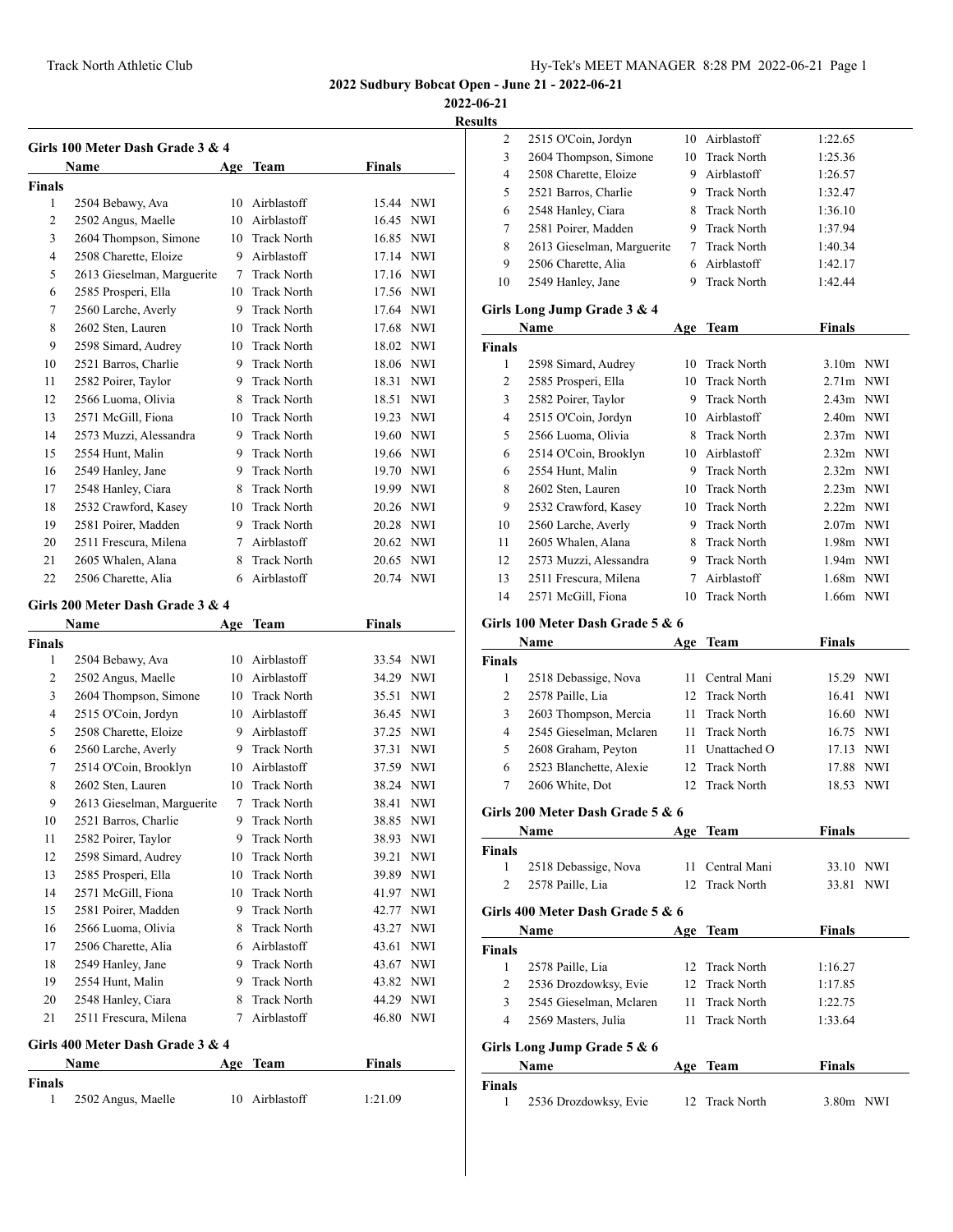**2022-06-21**

**Results**

|                | Finals  (Girls Long Jump Grade 5 $\&$ 6)     |     |                    |               |            |
|----------------|----------------------------------------------|-----|--------------------|---------------|------------|
|                | Name                                         |     | Age Team           | Finals        |            |
| 2              | 2545 Gieselman, Mclaren                      | 11  | <b>Track North</b> | 3.70m NWI     |            |
| 3              | 2608 Graham, Peyton                          | 11  | Unattached O       | 3.55m         | NWI        |
| $\overline{4}$ | 2518 Debassige, Nova                         |     | 11 Central Mani    | 3.35m         | NWI        |
| 5              | 2603 Thompson, Mercia                        |     | 11 Track North     | $3.05m$ NWI   |            |
| 6              | 2523 Blanchette, Alexie                      |     | 12 Track North     | $3.00m$ NWI   |            |
| 7              | 2525 Castro, Helena                          | 11  | <b>Track North</b> | 2.85m NWI     |            |
| 8              | 2569 Masters, Julia                          | 11  | <b>Track North</b> | $2.70m$ NWI   |            |
| 9              | 2576 Nicholls, Victoria                      | 11  | <b>Track North</b> | $2.30m$ NWI   |            |
| 10             | 2606 White, Dot                              | 12  | <b>Track North</b> | $2.25m$ NWI   |            |
|                | Girls 100 Meter Dash Grade 7 & 8             |     |                    |               |            |
|                | Name                                         | Age | Team               | Finals        |            |
| <b>Finals</b>  |                                              |     |                    |               |            |
| 1              | 2505 Charette, Adrielle                      |     | 13 Airblastoff     | 14.15 NWI     |            |
| 2              | 2501 Angus, Joely                            | 13  | Airblastoff        | 14.17         | <b>NWI</b> |
| 3              | 2516 Paradis, Jade                           |     | 14 Airblastoff     | 14.27         | NWI        |
| $\overline{4}$ | 2517 Serre, Leah                             |     | 13 Airblastoff     | 14.29         | <b>NWI</b> |
| 5              | 2524 Brule, Maxyme                           |     | 14 Track North     | 15.24 NWI     |            |
| 6              | 2543 Gainer (harris), Ryleigh 13             |     | <b>Track North</b> | 16.02 NWI     |            |
| 7              | 2615 Castro, Sarah                           |     | <b>Track North</b> | 17.14 NWI     |            |
| 8              | 2575 Nicholls, Alexis                        | 13  | <b>Track North</b> | 17.69 NWI     |            |
|                | Girls 200 Meter Dash Grade 7 & 8             |     |                    |               |            |
|                | Name                                         |     | Age Team           | Finals        |            |
| <b>Finals</b>  |                                              |     |                    |               |            |
| 1              | 2516 Paradis, Jade                           |     | 14 Airblastoff     | 29.75 NWI     |            |
| $\overline{c}$ | 2505 Charette, Adrielle                      |     | 13 Airblastoff     | 29.75         | NWI        |
| 3              | 2517 Serre, Leah                             |     | 13 Airblastoff     | 29.94         | <b>NWI</b> |
| $\overline{4}$ | 2501 Angus, Joely                            | 13  | Airblastoff        | 30.78         | NWI        |
| 5              | 2524 Brule, Maxyme                           |     | 14 Track North     | 31.38         | NWI        |
|                | Girls 400 Meter Dash Grade 7 & 8             |     |                    |               |            |
|                | Name                                         | Age | Team               | <b>Finals</b> |            |
| <b>Finals</b>  |                                              |     |                    |               |            |
| 1              | 2505 Charette, Adrielle                      |     | 13 Airblastoff     | 1:10.86       |            |
| 2              | 2524 Brule, Maxyme                           |     | 14 Track North     | 1:13.12       |            |
| 3              | 2611 Pineau, Megan                           |     | 13 Unattached O    | 1:15.14       |            |
| 4              | 2501 Angus, Joely                            |     | 13 Airblastoff     | 1:19.42       |            |
| 5              | 2543 Gainer (harris), Ryleigh 13 Track North |     |                    | 1:25.42       |            |
|                | Girls Long Jump Grade 7 & 8                  |     |                    |               |            |
|                | Name                                         |     | Age Team           | <b>Finals</b> |            |
| <b>Finals</b>  |                                              |     |                    |               |            |
| 1              | 2543 Gainer (harris), Ryleigh 13             |     | <b>Track North</b> | 3.30m NWI     |            |
| 2              | 2525 Castro, Helena                          | 11  | <b>Track North</b> | 3.15m NWI     |            |
| 3              | 2575 Nicholls, Alexis                        | 13  | <b>Track North</b> | 2.80m NWI     |            |
|                | Boys 100 Meter Dash Grade 3 & 4              |     |                    |               |            |
|                | Name                                         | Age | <b>Team</b>        | <b>Finals</b> |            |
| <b>Finals</b>  |                                              |     |                    |               |            |
| 1              | 2528 Clark, Ty                               | 10  | <b>Track North</b> | 16.12 NWI     |            |
| 2              | 2509 Esmie, Nehemiah                         |     | 9 Airblastoff      | 16.16         | NWI        |
| 3              | 2614 Gieselman, Augie                        |     | 7 Track North      | 16.42         | NWI        |
| 4              | 2539 Forget, Blake                           |     | 10 Track North     | 16.85         | NWI        |
| 5              | 2596 Serre, Cruz                             | 10  | <b>Track North</b> | 16.95         | NWI        |
|                |                                              |     |                    |               |            |

| s  |                        |    |                    |           |            |  |
|----|------------------------|----|--------------------|-----------|------------|--|
| 6  | 2503 Ayers, Evan       | 10 | Airblastoff        | 16.97     | <b>NWI</b> |  |
| 7  | 2591 Sawyer, Luca      | 10 | Track North        | 17.84 NWI |            |  |
| 8  | 2579 Pentney, Luke     |    | 10 Track North     | 18.07 NWI |            |  |
| 9  | 2510 Frescura, Mauro   | 9  | Airblastoff        | 18.59 NWI |            |  |
| 10 | 2551 Humphrey, Hudson  |    | 10 Track North     | 19.08 NWI |            |  |
| 10 | 2594 Serafini, Emilio  | 10 | Track North        | 19.08     | NWI        |  |
| 12 | 2533 Dabous, Ben       | 10 | <b>Track North</b> | 19.19 NWI |            |  |
| 13 | 2513 Gervais, Zavier   | 7  | Airblastoff        | 19.20 NWI |            |  |
| 14 | 2562 Lavigne, Wesley   | 9  | <b>Track North</b> | 19.42 NWI |            |  |
| 15 | 2534 Dabous, Jordan    | 9  | <b>Track North</b> | 19.45 NWI |            |  |
| 16 | 2527 Clark, Max        | 9  | Track North        | 19.65 NWI |            |  |
| 17 | 2570 Masters, Paul     | 9  | <b>Track North</b> | 20.04     | NWI        |  |
| 18 | 2512 Gervais, Max      | 9  | Airblastoff        | 20.32 NWI |            |  |
| 18 | 2577 Nicholls, William | 8  | <b>Track North</b> | 20.32 NWI |            |  |

## **Boys 200 Meter Dash Grade 3 & 4**

| Name          |                        | Age | <b>Team</b>        | <b>Finals</b> |            |  |
|---------------|------------------------|-----|--------------------|---------------|------------|--|
| <b>Finals</b> |                        |     |                    |               |            |  |
| 1             | 2614 Gieselman, Augie  | 7   | <b>Track North</b> | 33.52 NWI     |            |  |
| 2             | 2528 Clark, Ty         | 10  | <b>Track North</b> | 34.89         | <b>NWI</b> |  |
| 3             | 2539 Forget, Blake     | 10  | <b>Track North</b> | 36.34         | NWI        |  |
| 4             | 2596 Serre, Cruz       | 10  | <b>Track North</b> | 36.51         | <b>NWI</b> |  |
| 5             | 2509 Esmie, Nehemiah   | 9   | Airblastoff        | 37.68         | <b>NWI</b> |  |
| 6             | 2588 Rees, Grayson     | 9   | <b>Track North</b> | 39.39         | <b>NWI</b> |  |
| 7             | 2562 Lavigne, Wesley   | 9   | <b>Track North</b> | 41.36 NWI     |            |  |
| 8             | 2534 Dabous, Jordan    | 9   | <b>Track North</b> | 41.45 NWI     |            |  |
| 9             | 2510 Frescura, Mauro   | 9   | Airblastoff        | 41.61         | <b>NWI</b> |  |
| 10            | 2512 Gervais, Max      | 9   | Airblastoff        | 42.35         | NWI        |  |
| 11            | 2594 Serafini, Emilio  | 10  | <b>Track North</b> | 42.46         | NWI        |  |
| 12            | 2533 Dabous, Ben       | 10  | <b>Track North</b> | 42.53         | <b>NWI</b> |  |
| 13            | 2570 Masters, Paul     | 9   | <b>Track North</b> | 42.91         | <b>NWI</b> |  |
| 14            | 2577 Nicholls, William | 8   | <b>Track North</b> | 43.10         | <b>NWI</b> |  |
| 15            | 2513 Gervais, Zavier   | 7   | Airblastoff        | 43.17         | <b>NWI</b> |  |
| 16            | 2616 Gieselman, Teja   |     | <b>Track North</b> | 49.69         | <b>NWI</b> |  |

## **Boys 400 Meter Dash Grade 3 & 4**

| Name   |                       | Age | Team           | <b>Finals</b> |    |
|--------|-----------------------|-----|----------------|---------------|----|
| Finals |                       |     |                |               |    |
|        | 2614 Gieselman, Augie |     | 7 Track North  | 1:18.91       | 10 |
| 2      | 2572 McKee, Isaac     |     | 10 Track North | 1:36.11       | 8  |
| 3      | 2594 Serafini, Emilio |     | 10 Track North | 1:38.55       | -6 |
| 4      | 2512 Gervais, Max     |     | Airblastoff    | 1:44.01       | -5 |
| 5      | 2513 Gervais, Zavier  |     | Airblastoff    | 1:49.54       | 4  |

## **Boys Long Jump Grade 3 & 4**

| Name          |                       |     | Age Team           | Finals      |
|---------------|-----------------------|-----|--------------------|-------------|
| <b>Finals</b> |                       |     |                    |             |
| 1             | 2528 Clark, Ty        | 10  | <b>Track North</b> | $3.55m$ NWI |
| 2             | 2509 Esmie, Nehemiah  | 9   | Airblastoff        | $3.50m$ NWI |
| 3             | 2564 Lowen, Clark     |     | 10 Track North     | $3.25m$ NWI |
| 4             | 2539 Forget, Blake    |     | 10 Track North     | $3.10m$ NWI |
| 5             | 2503 Ayers, Evan      |     | 10 Airblastoff     | $2.95m$ NWI |
| 6             | 2533 Dabous, Ben      |     | 10 Track North     | $2.90m$ NWI |
| 7             | 2614 Gieselman, Augie |     | <b>Track North</b> | $2.89m$ NWI |
| 8             | 2510 Frescura, Mauro  | 9   | Airblastoff        | $2.77m$ NWI |
| 9             | 2551 Humphrey, Hudson | 10. | Track North        | $2.74m$ NWI |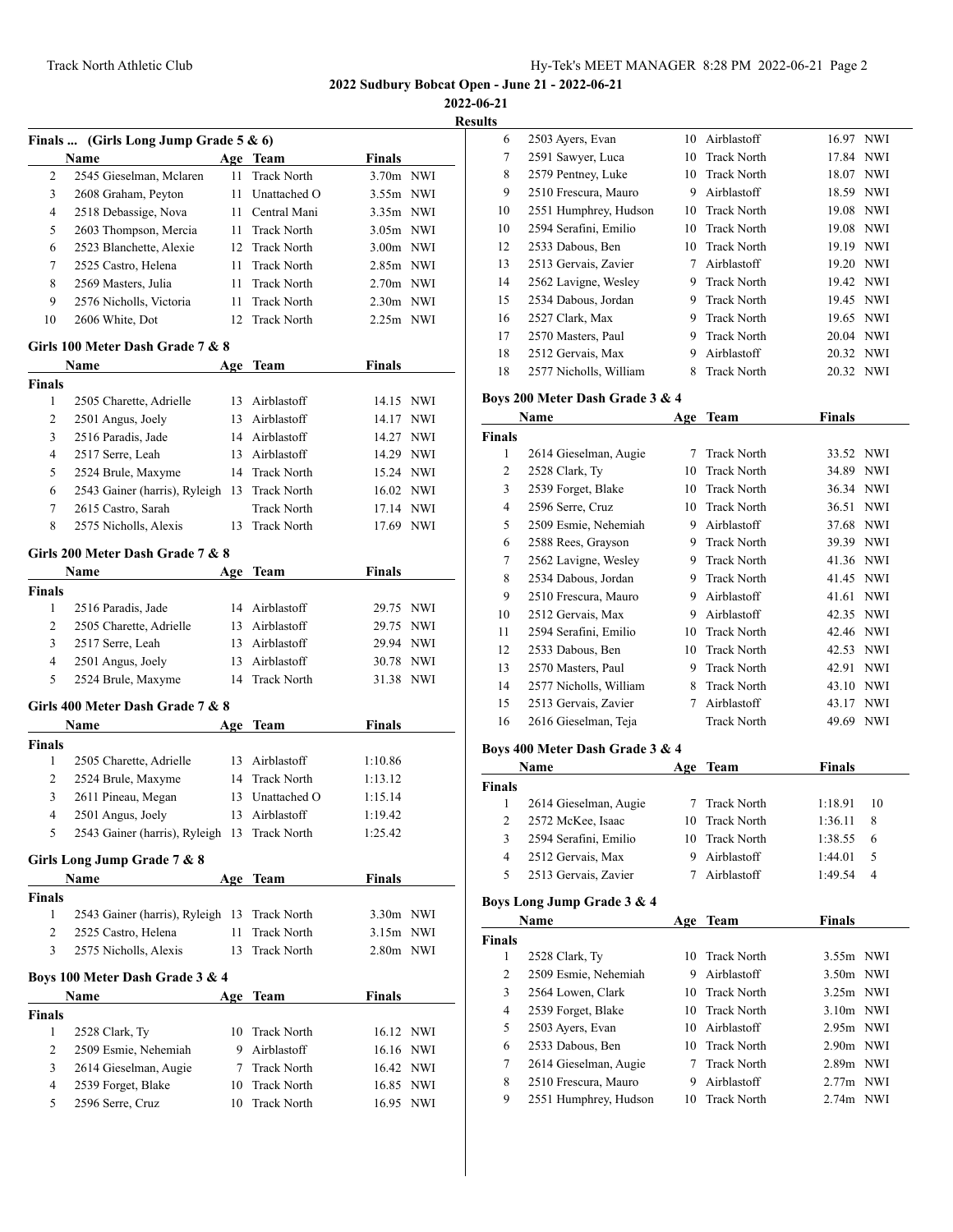**2022-06-21**

|                | Finals  (Boys Long Jump Grade 3 & 4)          |          |                                          |                    | <b>Results</b> |
|----------------|-----------------------------------------------|----------|------------------------------------------|--------------------|----------------|
|                | <b>Name</b>                                   |          | Age Team                                 | <b>Finals</b>      |                |
| 10             | 2593 Serafini, Andy                           | 9        | <b>Track North</b>                       | 2.60m NWI          | Bo             |
| 10             | 2562 Lavigne, Wesley                          |          | 9 Track North                            | $2.60m$ NWI        |                |
| 12             | 2579 Pentney, Luke                            |          | 10 Track North                           | $2.54m$ NWI        | Fin            |
| 13             | 2572 McKee, Isaac                             |          | 10 Track North                           | $2.53m$ NWI        |                |
| 14             | 2527 Clark, Max                               | 9        | <b>Track North</b>                       | 2.47m NWI          |                |
| 15             | 2577 Nicholls, William                        |          | 8 Track North                            | 2.40m NWI          |                |
| 16             | 2570 Masters, Paul                            |          | 9 Track North                            | 2.35m NWI          |                |
| 17             | 2538 Eastman, Owen                            | 9        | <b>Track North</b>                       | $1.35m$ NWI        |                |
|                | Boys 100 Meter Dash Grade 5 & 6               |          |                                          |                    |                |
|                | Name                                          |          | Age Team                                 | <b>Finals</b>      |                |
| <b>Finals</b>  |                                               |          |                                          |                    |                |
| 1              | 2557 Lamarche, Alex                           | 11       | <b>Track North</b>                       | 15.25 NWI          |                |
| $\overline{2}$ | 2565 Luoma, Julian                            |          | 12 Track North                           | 15.35 NWI          |                |
| 3              | 2531 Crawford, Jake                           |          | 12 Track North                           | 15.73 NWI          | Bo             |
| $\overline{4}$ | 2541 Furlong, Dante                           |          | 11 Track North                           | 16.02 NWI          |                |
| 5              | 2540 Forget, Cole                             |          | 12 Track North                           | 16.13 NWI          |                |
| 6              | 2561 Larche, Max                              | 11       | Track North                              | 16.24 NWI          | Fin            |
| 7              | 2568 Mannella, Cael                           |          | 12 Track North                           | 16.39 NWI          |                |
| 8              | 2507 Charette, Eliam                          |          | 12 Airblastoff                           | 16.69 NWI          |                |
| 9              | 2522 Barros, Max                              | 11       | <b>Track North</b>                       | 16.87 NWI          |                |
| 10             | 2544 Gauthier, Miguel                         |          | 12 Track North                           | 16.94 NWI          | Boj            |
| 11             | 2601 St Onge Winckel, Elliot 12 Track North   |          |                                          | 17.07 NWI          |                |
| 12             | 2556 Jessup, Samuel                           | 11       | Track North                              | 17.39 NWI          | Fin            |
| 13             | 2553 Hunt, Asher                              |          | 12 Track North                           | 17.95 NWI          |                |
| 14             | 2597 Serre, Trey                              | 11       | <b>Track North</b>                       | 19.21 NWI          |                |
| 15             | 2537 Eastman, Evan                            | 11       | <b>Track North</b>                       | 23.39 NWI          |                |
|                | Boys 200 Meter Dash Grade 5 & 6               |          |                                          |                    |                |
|                | Name                                          |          | Age Team                                 | <b>Finals</b>      | Boj            |
| <b>Finals</b>  |                                               |          |                                          |                    |                |
| 1              | 2565 Luoma, Julian                            |          | 12 Track North                           | 32.77 NWI          | Fin            |
| $\overline{2}$ | 2531 Crawford, Jake                           |          | 12 Track North                           | 33.58 NWI          |                |
| 3              | 2557 Lamarche, Alex                           | 11       | <b>Track North</b>                       | 33.59 NWI          |                |
| 4              | 2540 Forget, Cole                             |          | 12 Track North                           | 34.32 NWI          |                |
| 5              | 2507 Charette, Eliam                          |          | 12 Airblastoff                           | 34.51 NWI          | Bo             |
| 6              | 2561 Larche, Max                              | 11       | <b>Track North</b>                       | 35.32 NWI          |                |
| $\tau$         | 2522 Barros, Max                              | 11       | <b>Track North</b>                       | 35.58 NWI          | Fin            |
| 8              | 2568 Mannella, Cael                           | 12       | <b>Track North</b>                       |                    |                |
|                |                                               |          |                                          | 35.59 NWI          |                |
| 9              | 2556 Jessup, Samuel                           | 11       | <b>Track North</b>                       | 36.33 NWI          |                |
| 10             | 2583 Poirier, Camden                          | 11       | <b>Track North</b>                       | 36.50 NWI          |                |
| 11             | 2541 Furlong, Dante                           | 11       | <b>Track North</b>                       | 37.09 NWI          |                |
| 12             | 2597 Serre, Trey                              | 11       | Track North                              | 43.17 NWI          |                |
| 13             | 2537 Eastman, Evan                            | 11       | <b>Track North</b>                       | 53.84 NWI          |                |
|                | Boys 400 Meter Dash Grade 5 & 6<br>Name       | Age      | Team                                     | Finals             | Mi             |
| <b>Finals</b>  |                                               |          |                                          |                    |                |
| 1              | 2557 Lamarche, Alex                           | 11       | <b>Track North</b>                       | 1:14.04            | Fin            |
| 2              | 2599 Simard, Zavier                           | 12       | <b>Track North</b>                       | 1:16.36            |                |
| 3              | 2522 Barros, Max                              | 11       | <b>Track North</b>                       |                    |                |
|                | 2507 Charette, Eliam                          | 12       | Airblastoff                              | 1:18.79            |                |
|                |                                               |          |                                          | 1:19.45            |                |
| 4              |                                               |          |                                          |                    |                |
| 5<br>6         | 2583 Poirier, Camden<br>2544 Gauthier, Miguel | 11<br>12 | <b>Track North</b><br><b>Track North</b> | 1:19.63<br>1:22.31 |                |

| 7                                                               | 2556 Jessup, Samuel             | 11              | <b>Track North</b> | 1:23.82       |     |  |  |  |
|-----------------------------------------------------------------|---------------------------------|-----------------|--------------------|---------------|-----|--|--|--|
|                                                                 |                                 |                 |                    |               |     |  |  |  |
| Boys Long Jump Grade 5 & 6<br>Name<br><b>Finals</b><br>Age Team |                                 |                 |                    |               |     |  |  |  |
| <b>Finals</b>                                                   |                                 |                 |                    |               |     |  |  |  |
| 1                                                               | 2565 Luoma, Julian              | 12              | <b>Track North</b> | $3.95m$ NWI   |     |  |  |  |
| 2                                                               | 2540 Forget, Cole               | 12              | <b>Track North</b> | $3.80m$ NWI   |     |  |  |  |
| 3                                                               | 2541 Furlong, Dante             | 11              | <b>Track North</b> | $3.65m$ NWI   |     |  |  |  |
| $\overline{4}$                                                  | 2561 Larche, Max                | 11              | <b>Track North</b> | 3.60m NWI     |     |  |  |  |
| 5                                                               | 2599 Simard, Zavier             | 12              | <b>Track North</b> | 3.45m NWI     |     |  |  |  |
| 5                                                               | 2601 St Onge Winckel, Elliot    | 12              | <b>Track North</b> | $3.45m$ NWI   |     |  |  |  |
| 7                                                               | 2544 Gauthier, Miguel           | 12              | <b>Track North</b> | 3.35m NWI     |     |  |  |  |
| 8                                                               | 2583 Poirier, Camden            | 11              | <b>Track North</b> | $3.15m$ NWI   |     |  |  |  |
| 9                                                               | 2597 Serre, Trey                | 11              | <b>Track North</b> | $2.80m$ NWI   |     |  |  |  |
| 10                                                              | 2553 Hunt, Asher                | 12 <sup>2</sup> | <b>Track North</b> | $2.30m$ NWI   |     |  |  |  |
| 11                                                              | 2537 Eastman, Evan              | 11              | <b>Track North</b> | $1.50m$ NWI   |     |  |  |  |
|                                                                 |                                 |                 |                    |               |     |  |  |  |
|                                                                 | Boys 100 Meter Dash Grade 7 & 8 |                 |                    |               |     |  |  |  |
|                                                                 | Name                            |                 | Age Team           | <b>Finals</b> |     |  |  |  |
| <b>Finals</b>                                                   |                                 |                 |                    |               |     |  |  |  |
| 1                                                               | 2607 Eshkawkogan, Kohyn         |                 | 14 Unattached O    | 13.34 NWI     |     |  |  |  |
| 2                                                               | 2590 Sawyer, Logan              | 13              | <b>Track North</b> | 15.18         | NWI |  |  |  |
| 3                                                               | 2552 Humphrey, Jackson          | 13              | <b>Track North</b> | 18.28         | NWI |  |  |  |
|                                                                 | Boys 200 Meter Dash Grade 7 & 8 |                 |                    |               |     |  |  |  |
|                                                                 | Name                            | Age             | Team               | <b>Finals</b> |     |  |  |  |
| Finals                                                          |                                 |                 |                    |               |     |  |  |  |
| 1                                                               | 2607 Eshkawkogan, Kohyn         |                 | 14 Unattached O    | 27.65 NWI     |     |  |  |  |
| 2                                                               | 2546 Graham, Lucas              | 13              | <b>Track North</b> | 31.20 NWI     |     |  |  |  |
| 3                                                               | 2590 Sawyer, Logan              | 13              | <b>Track North</b> | 31.36 NWI     |     |  |  |  |
| $\overline{4}$                                                  | 2558 Lamarche, Benjamin         | 13              | <b>Track North</b> | 31.53 NWI     |     |  |  |  |
|                                                                 | Boys 400 Meter Dash Grade 7 & 8 |                 |                    |               |     |  |  |  |
|                                                                 | Name                            |                 | Age Team           | <b>Finals</b> |     |  |  |  |
| <b>Finals</b>                                                   |                                 |                 |                    |               |     |  |  |  |
| 1                                                               | 2558 Lamarche, Benjamin         | 13              | <b>Track North</b> | 1:12.21       |     |  |  |  |
| $\overline{2}$                                                  | 2546 Graham, Lucas              | 13              | <b>Track North</b> | 1:13.04       |     |  |  |  |
|                                                                 |                                 |                 |                    |               |     |  |  |  |
|                                                                 | Boys Long Jump Grade 7 & 8      |                 |                    |               |     |  |  |  |
|                                                                 | Name                            | Age             | Team               | <b>Finals</b> |     |  |  |  |
| Finals<br>$\mathbf{1}$                                          | 2607 Eshkawkogan, Kohyn         |                 | 14 Unattached O    | 4.80m NWI     |     |  |  |  |
| $\mathbf{2}$                                                    | 2546 Graham, Lucas              | 13              | <b>Track North</b> | 3.90m NWI     |     |  |  |  |
| 3                                                               | 2590 Sawyer, Logan              | 13              | <b>Track North</b> | 3.75m NWI     |     |  |  |  |
| $\overline{\mathcal{A}}$                                        | 2595 Serafini, Matteo           | 13              | Track North        | 3.25m NWI     |     |  |  |  |
| 5                                                               | 2558 Lamarche, Benjamin         | 13              | Track North        | $3.20m$ NWI   |     |  |  |  |
| 6                                                               | 2552 Humphrey, Jackson          | 13              | Track North        | 2.70m NWI     |     |  |  |  |
| 7                                                               | 2580 Placido, Nicolas           | 13              | <b>Track North</b> | 2.63m NWI     |     |  |  |  |
|                                                                 |                                 |                 |                    |               |     |  |  |  |
|                                                                 | <b>Mixed 800 Meter Run Open</b> |                 |                    |               |     |  |  |  |
|                                                                 | Name                            | Age             | Team               | <b>Finals</b> |     |  |  |  |
| <b>Finals</b>                                                   |                                 |                 |                    |               |     |  |  |  |
| 1                                                               | 2612 Fishbein-Ouimette, AleM23  |                 | <b>Track North</b> | 2:06.09       |     |  |  |  |
| 2                                                               | 2609 Rich, Nicole               | W26             | <b>Track North</b> | 2:17.49       |     |  |  |  |
| 3                                                               | 2614 Gieselman, Augie           | M7              | <b>Track North</b> | 2:55.39       |     |  |  |  |
| $\overline{4}$                                                  | 2611 Pineau, Megan              | W13             | Unattached O       | 3:04.77       |     |  |  |  |
| 5                                                               | 2514 O'Coin, Brooklyn           | W10             | Airblastoff        | 3:29.48       |     |  |  |  |